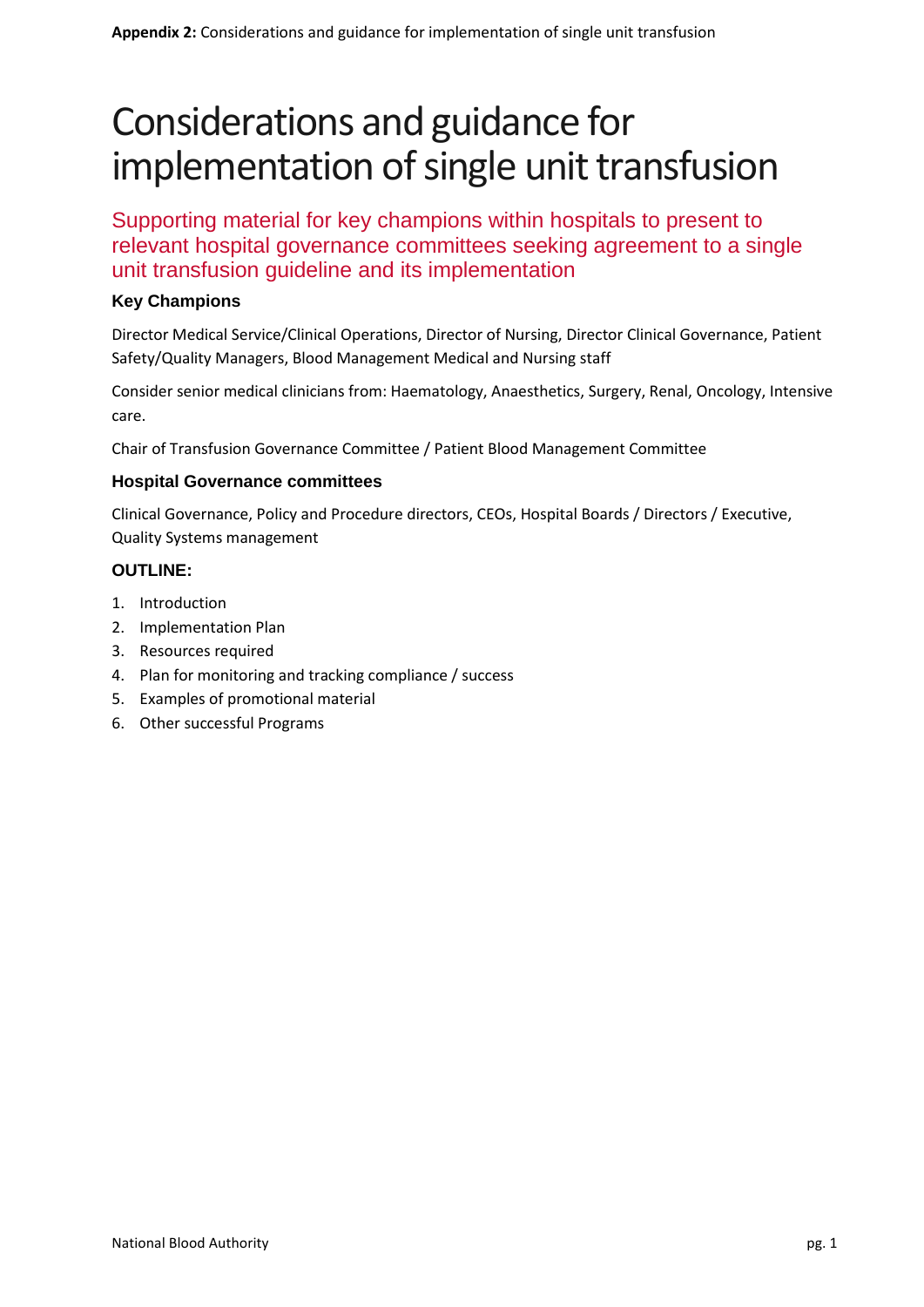# **1. Introduction**

- a. Reasons modern health systems need to shift from product-focused transfusion practice to patient blood management. $1$ 
	- i. Patient blood management has been shown to be a more effective concept than "appropriate use" in pre-empting the need for blood components, reducing overall use, and improving patient outcomes.
	- ii. The ageing population increased demand for blood products and a reduced donor pool available.
	- iii. Increasing pressure on the cost of red blood cell transfusion there are many different costs in the provision of a unit of blood from collection to transfusion – the real cost is a multiple of the actual product cost.
	- iv. The threat from known, new or re-emerging pathogens while facing uncertainty over their potentially long silent carrier states.
	- v. Emerging evidence that transfusion may be an independent risk factor for adverse outcomes including increased morbidity, mortality and hospital length of stay.<sup>2</sup>
- b. A single unit transfusion guideline and patient blood management will align with State and Territory Governments' Health Service Strategic Plans, and Hospital organisational values and mission statements.
- c. Queensland, Victoria, New South Wales and South Australia Health Departments have strategic plans that have elements aligning with patient blood management principles. They variously mention health services focused on the patient, providing value, innovation, quality initiatives, and response to the aging population. (Western Australia already has a patient blood management program in place). This is true also of individual hospitals and hospital groups.
- d. A single unit transfusion guideline has the potential to reduce red blood cell utilisation and preserve the blood supply.<sup>3,4</sup>

# **2. Implementation Plan**

The following steps have been adapted from the Western Australia Government Single Unit Rule<sup>5</sup>

- a. Gain approval from executive management, medical director (or equivalent) for hospital or health group. Involve hospital quality managers, Transfusion Governance Committee and Clinical Governance / Patient blood Management Committee where possible.
- b. Identify and recruit champions from medical staff to assist in creation, promotion and implementation of a single unit transfusion guide.
- c. Develop timelines and an education plan.
- d. Identify staff for education and promotional roles, and/or utilise transfusion nurse specialists, hospital educators or equivalent if available.
- e. Utilise existing Transfusion Governance Committee to promote patient blood management and single unit transfusion through this group. Introduce patient blood management into Terms of Reference, local literature, and single unit transfusion into all hospital policies and procedures around transfusion practices.
- f. Education should ensure clarification that single unit transfusion does not apply to patients with clinically significant bleeding.<sup>6</sup> If not already available, create a *Massive Transfusion Protocol.*<sup>7</sup>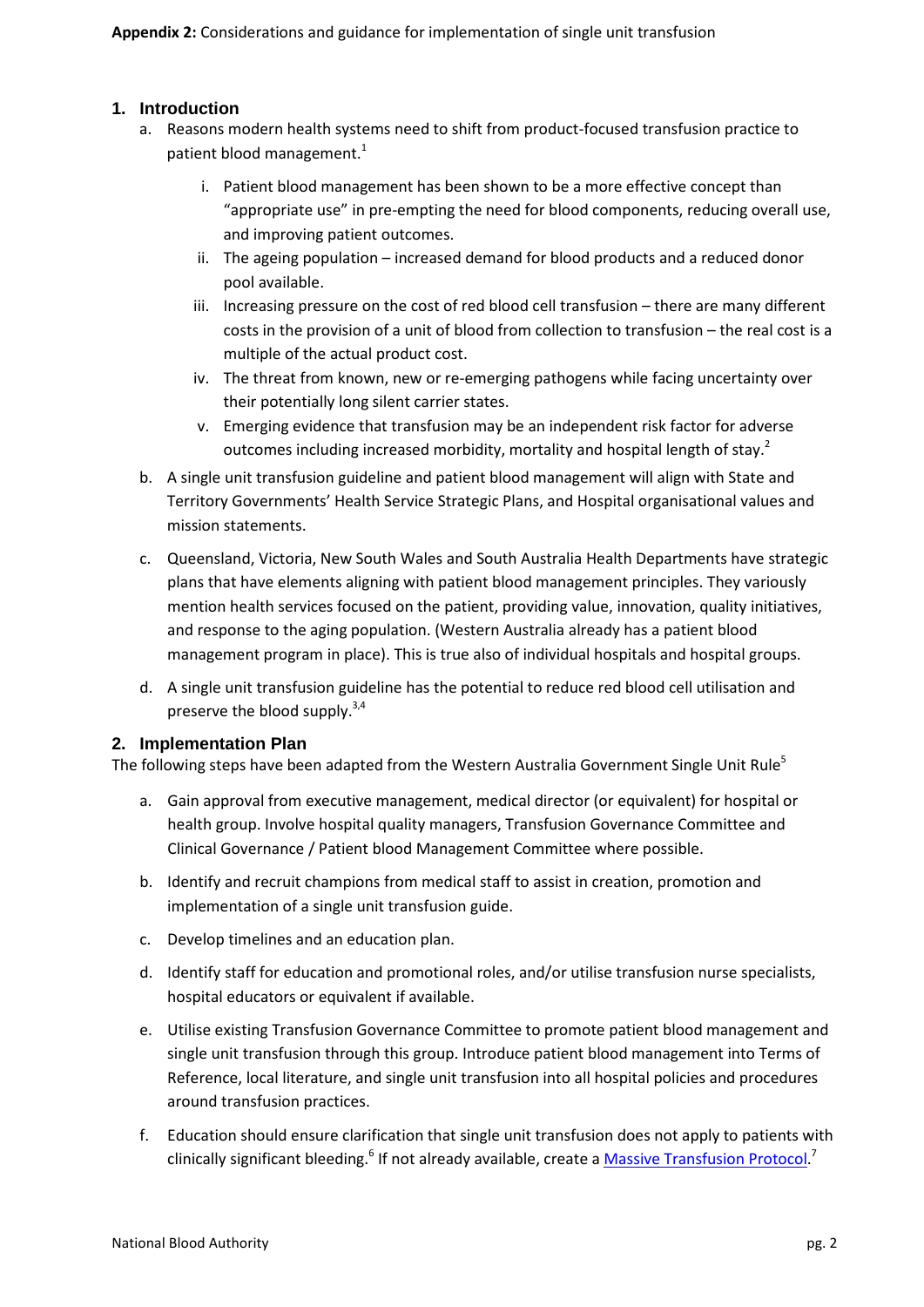- g. Educate medical staff on the material provided to patients and the questions patients will be encouraged to ask. Ensure awareness of real risks of transfusion.
- h. If available, modify computerised physician order entry (CPOE) software to guide decision to transfuse, and prescription of red cells to ensure compliance with the Single Unit Transfusion guideline. Create distinction between "actively bleeding? – YES or NO" If No, only allow order for 1 unit at a time, with explanations required for over-rides.
- i. Hospital wide education to all staff: Use a catch-phrase : for example "**Every ONE matters**", "**ONE bag is best - then reassess**" and "**Be Single minded**". *Every ONE matters* has been used in the support documents but you may wish to substitute it with another catch-phrase. Consider:
	- i. Grand Rounds, Morbidity and Mortality (M&M) meetings, Division/specialty regular meetings or seminars
	- ii. Intranet and website features, internal magazines, regular internal publications including electronic communications. Cycle eye-catching and variable promotional material, repeat exposure regularly
	- iii. Laboratory staff meetings, education seminars, notice boards
	- iv. Display boards in medical specialty areas, staff rooms, conference rooms
	- v. Information incorporated into orientation education for medical, nursing and laboratory staff
	- vi. Information provided with every red blood cell issue from Laboratory for introductory period. Present it printed on the release report if possible with IT system in use, or leaflets
	- vii. Training manuals in laboratories to reflect patient blood management principles and single unit transfusion guideline information
- j. Patient / consumer education material available for pre-operative clinics, medical clinics, outpatient areas, emergency rooms, treatment rooms, and on public access websites.
- k. Empower and support transfusion nursing and laboratory staff to monitor compliance to a single unit transfusion guideline.
	- i. Provide copy of the guideline and scripts of questions and answers to assess prescription or request is compliant with the guideline parameters. Provide a mechanism to document requests and challenges.
	- ii. Ensure appropriate medical staff (haematology, clinician champion) are available to support challenges to requests.
	- iii. Provide easy access to educational material that the laboratory or nursing staff can share with prescribers, if necessary.

# **3. Resources Required**

- a. Clinical Champions clinical champions can be any interested health professional
- b. Nominated staff to provide education, promotion, monitoring and data collection
- c. Printed promotional material; posters, leaflets, brochures
- d. Electronic promotional material IT support for access to local systems
- e. Ability to modify existing electronic ordering software if available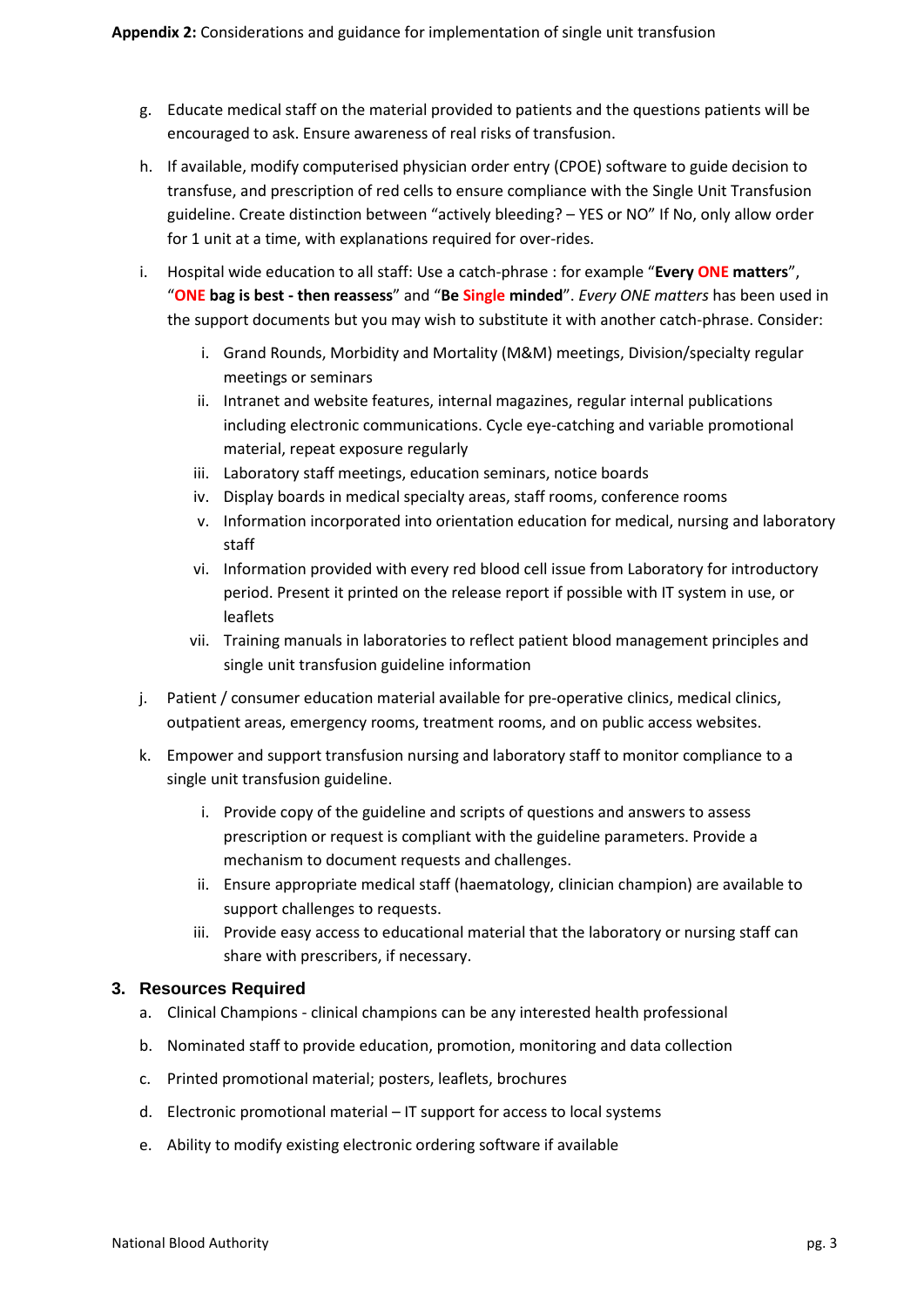# **4. Plan for monitoring and tracking compliance / success**

- a. Collect data to monitor compliance to the guideline and provide feedback to Hospital Executive / Quality Managers, Transfusion Governance Committee / Patient Blood Management Committee, Medical Specialties/ Divisions, Nursing Unit Managers, Educators, Laboratory managers and senior staff.
- b. Data may include:
	- i. A log of requests submitted that do not fall within the policy criteria.
	- ii. The number of red blood cell units ordered into inventory daily (BloodNet statistics).
	- iii. The number of red blood cell units transfused per patient.
	- iv. The number of patients who received a single red blood cell unit transfusion per 24 hours.
	- v. Audits of patient medical records and transfusion episodes assessing compliance to the single unit transfusion guideline.
- c. Provide feedback:
	- i. Introduce this data collection and analysis as a standing item on the Transfusion Governance Committee / Patient Blood Management Committee agenda.
	- ii. Report results to wards and divisions regularly, and to quality managers, for example with regular clinical meetings or newsletters.
	- iii. Share statistics with transfusion staff to highlight the impact of the introduction of the single unit transfusion guideline.
	- iv. Provide a forum for problems or difficulties to be aired, discussed and resolved.
	- v. Provide access to further information regarding a single unit transfusion guideline and patient blood management.
- d. Benchmark data within local wards and divisions, and between health facility groups and clusters, and with external facilities. Benchmark within states and territories, and nationally.
- e. This activity will demonstrate compliance with National Health and Safety in Health Care Standard 7: Blood and Blood Products:<sup>8</sup>

7.1.2 The use of policies, procedures and/or protocols is regularly monitored.

# **5. Examples of promotional material** – see supporting material

- a. Posters
- b. PowerPoint Presentation
- c. Handout for staff

# **6. Other Successful Programs**

**Australia:** The Western Australian Government implemented the Patient Blood Management Project, with a single unit transfusion "rule" in 2011.<sup>5</sup>

New Zealand: The Auckland District Health Board <sup>9</sup> introduced patient blood management and a single unit transfusion policy in 2010.

**Canada:** St. Michael's Hospital in Toronto,<sup>10</sup> became one of the first in Canada to implement a blood conservation program in 1998. The Ontario Transfusion Coordinators (ONTraC) program administered through St. Michael's sets the standard in the province for patient blood management.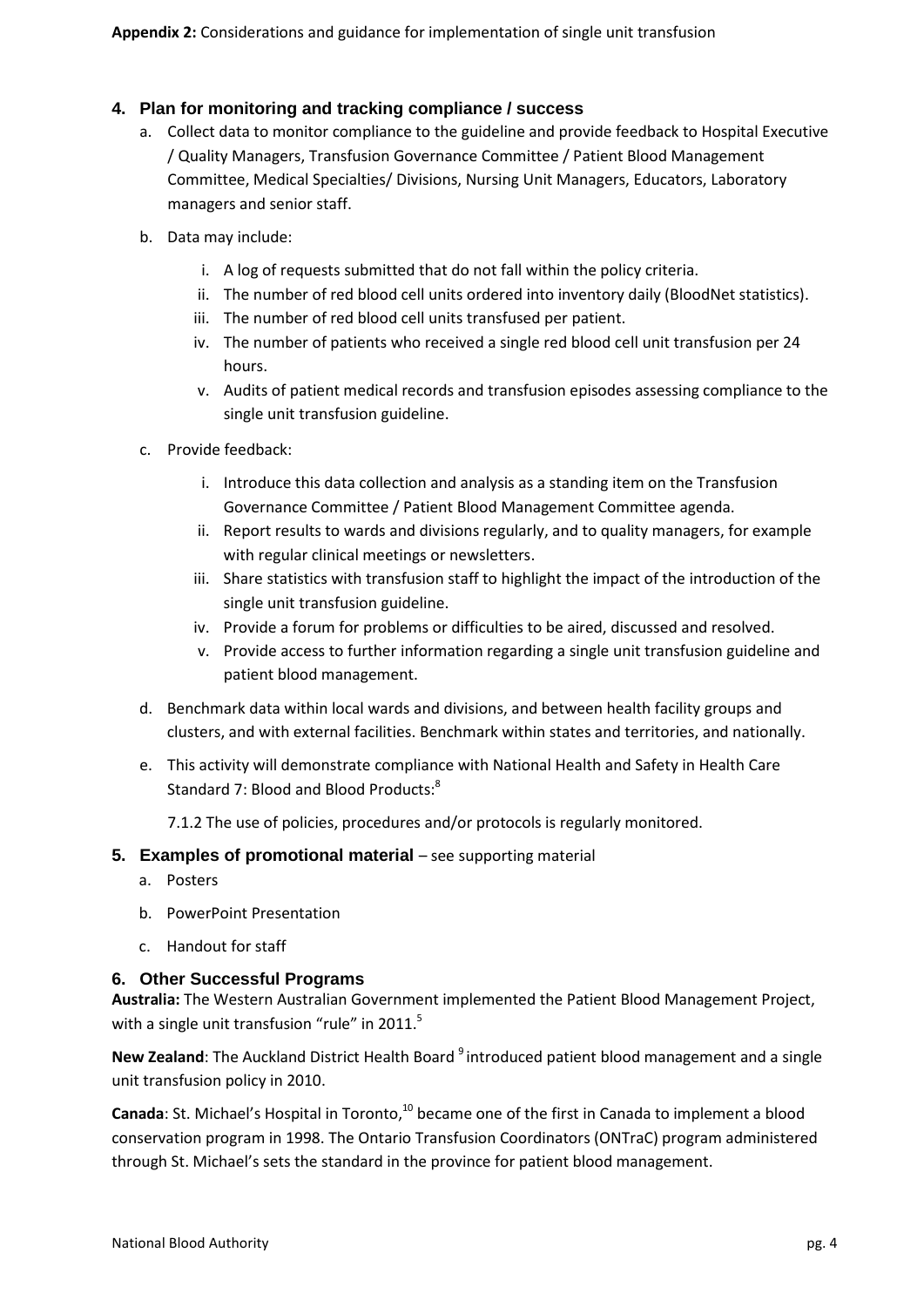**USA:** Eastern Maine Medical Centre, Bangor.<sup>11</sup>

**Europe:**<sup>12</sup> Patient blood management strategies have been established in some hospitals in Austria and Switzerland. The Netherlands have had a patient blood management program for ten years.

The United Kingdom Blood Transfusion & Tissue Transplantation Services "*Better Blood Transfusion*" Toolkit<sup>13</sup> includes statements on single unit red blood cell transfusion.

#### **Further Reading**

The following list has been provided as a starting point for further reading:

- National Blood Authority (NBA) (2012). Patient Blood Management Guidelines NBA, Canberra, Australia.<http://www.blood.gov.au/pbm-guidelines>
- World Health Organisation, World Health Assembly, 2010, 63<sup>rd</sup> Assembly. WHA63.12 Agenda item 11.17: Availability, safety and quality of blood products. 21 May 2010.Page 3: [www.who.int/bloodsafety/BTS\\_Resolutionsadopted.pdf](http://www.who.int/bloodsafety/BTS_Resolutionsadopted.pdf)
- Hajjar LA Vincent JL et al. Transfusion requirements after cardiac surgery: the TRACS randomised controlled trial. *JAMA - Journal of the American Medical Association* **304**, 304:1559– 1567
- Shander A, et al. Review. (2012). A new perspective on best transfusion practices. *Blood Transfus* DOI 1032450/2012.0195-12
- Herbert PC, Wells G et al (1999). A Multicenter, Randomised, Controlled Clinical Trial of Transfusion Requirements in Critical Care (TRICC). *N Engl J Med* 1999;340 (6):409-17
- Transfusion requirements after cardiac surgery. JAMA 2010;304:1559-67.
- Carson JL et al. (2011). Liberal or restrictive transfusion in high-risk patients after hip surgery. *N Engl J Med* 2011;365(26):2453-62.
- Carson JL et al. (2012). Transfusion thresholds and other strategies for guiding allogeneic red blood cell transfusion – Cochrane Review. Cochrane Database of Systematic Reviews 2012: Issue4
- Shander A, et al (2011). Appropriateness of allogeneic red blood cell transfusion: the international consensus conference on transfusion outcomes.. *Transfus Med Rev*. 2011 Jul;25(3):232-246.e53 (15 Collaborators).
- Warwick R. et al (2013). Is single-unit blood transfusion bad post-coronary artery bypass surgery? *Interact Cardiovasc Thorac Surg* 2013 Jun;16(6):765-71.
- Galas F, Almeida J et al. 2013. Blood transfusion in cardiac surgery is a risk factor for increased hospital length of stay in adult patients. *Journal of Cardiothoracic Surgery* 2013, 8:54.
- Villanueva C, Colomo A 2013.Transfusion Strategies for Acute Upper Gastrointestinal Bleeding. *N Engl J Med* 2013 Jan;368;1:11-21.
- The British Committee for Standards in Haematology(BCSH) (2012). Guidelines on the Administration of Blood Components. Addendum to Administration of Blood Components, August 2012 pdf[.http://www.bcshguidelines.com/documents/BCSH\\_Blood\\_Admin\\_-](http://www.bcshguidelines.com/documents/BCSH_Blood_Admin_-_addendum_August_2012.pdf) [\\_addendum\\_August\\_2012.pdf](http://www.bcshguidelines.com/documents/BCSH_Blood_Admin_-_addendum_August_2012.pdf)